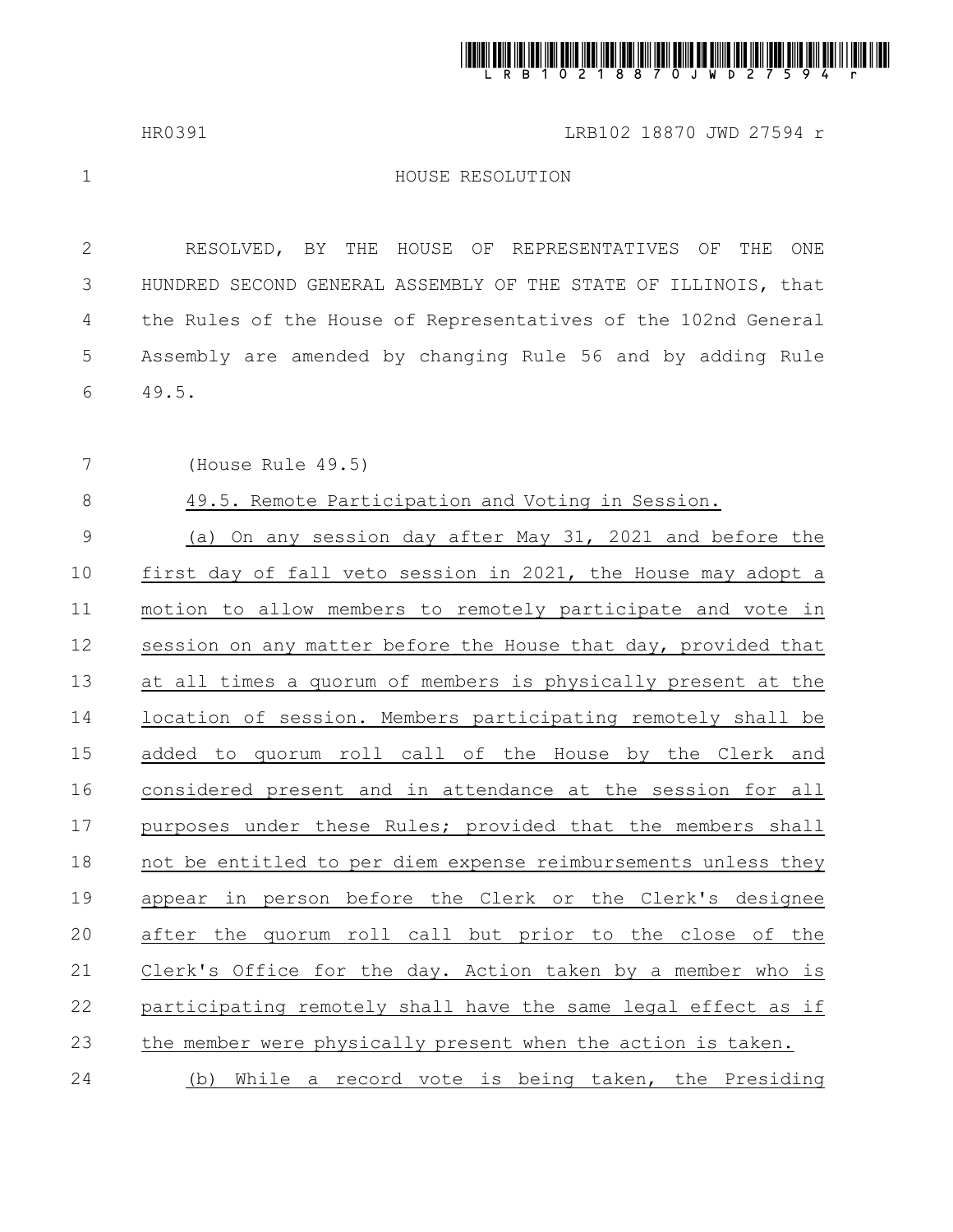Officer shall direct the Clerk to call the names of those members participating remotely and each such member shall announce his or her vote to be recorded. 1 2 3 HR0391 -2- LRB102 18870 JWD 27594 r

(c) The Speaker may establish additional procedures for remote participation or voting under this Section. 4 5

(House Rule 56) 6

56. Verification. 7

(a) After any record vote, except for a vote that requires a specific number of affirmative votes and that has not received the required votes, and before intervening business, it is in order for any member that voted on the question to request verification of the results of the record vote, except that (i) a member voting in the affirmative may not request verification of the affirmative votes and (ii) a member voting in the negative may not request a verification of the negative votes. A Representative who voted "present" or failed to vote on the question does not have the right to move for a verification. If a member is disqualified from requesting a verification, a qualifying member who makes a subsequent request for a verification shall be allowed to proceed with the verification. 8 9 10 11 12 13 14 15 16 17 18 19 20 21

(b) In verifying a record vote, the Presiding Officer shall instruct the Clerk to call the names of those members whose votes are to be verified. The member requesting the verification may thereafter identify those members he or she 22 23 24 25